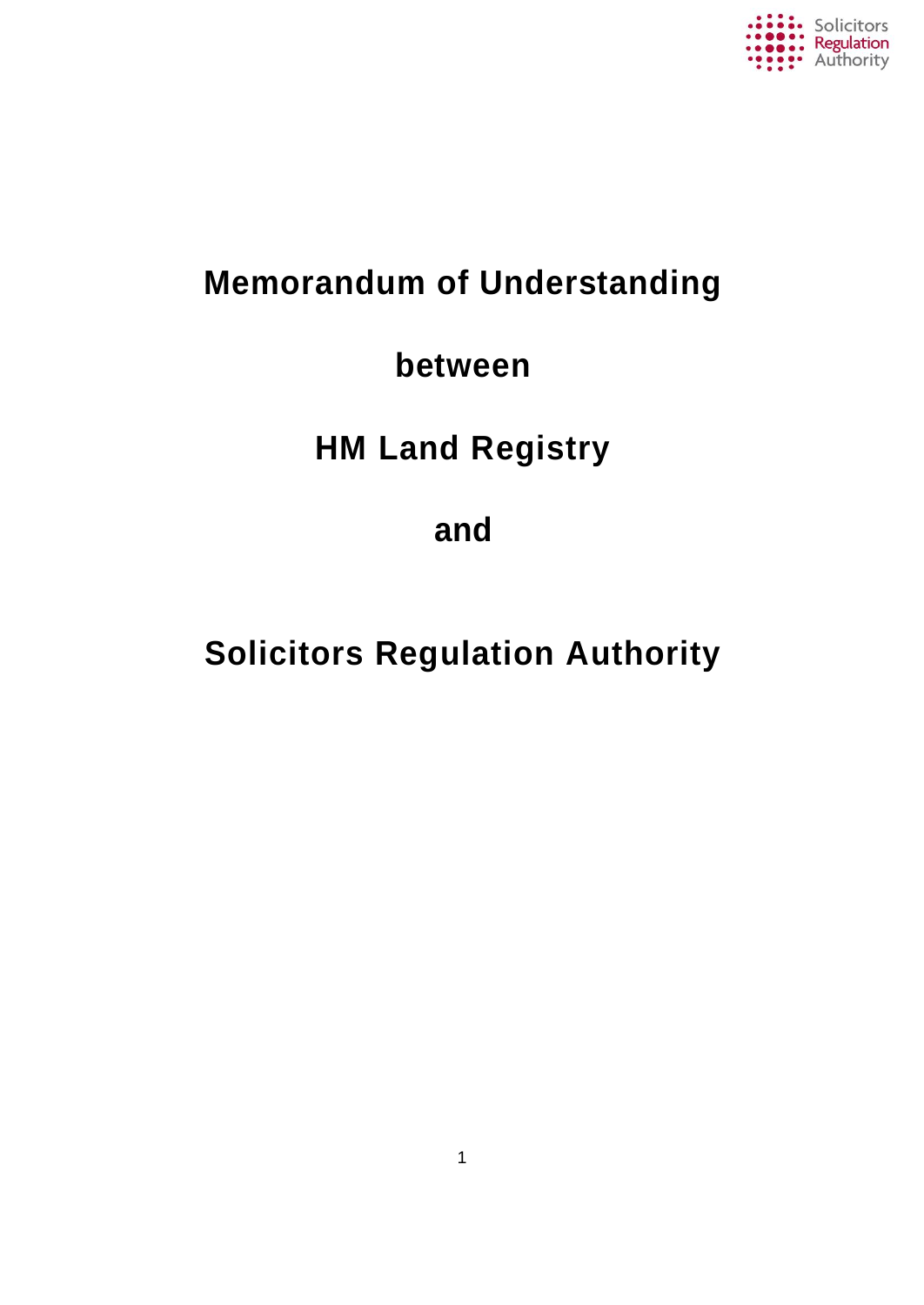

#### **Introduction**

- 1. HM Land Registry (HMLR) and the Solicitors Regulation Authority (SRA) ("the parties") are committed to working together to achieve the appropriate public interest outcomes in relation to guaranteeing ownership of land, facilitating property transactions and the regulation of legal services. In support of that aim, this memorandum of understanding ("Memorandum") sets out the framework for effective liaison and communications between HMLR and the SRA.
	- 2. The aims of this Memorandum are, in particular:
		- a. To assist both parties in their investigation or supervision work in the public interest so far as such assistance is lawful;
		- b. To provide a framework for the lawful flow of information between the SRA and HMLR.
	- 3. HMLR and the SRA recognise and respect their differing statutory duties, operational priorities and constraints, and confidentiality requirements. However, in the public interest they commit themselves to professional cooperation and the lawful exchange of information to assist with the prevention, detection, investigation and taking of action in relation to fraud or other criminal activity involving the regulation of legal services and the registration of title and other services provided by HMLR in England and Wales:
	- 4. This Memorandum does not cover or affect any other memoranda or agreements or arrangements which exist between HMLR and the SRA.

#### **Legal status and effect**

- 5. Nothing in this Memorandum shall, or is intended to:
	- a. create any legal or procedural right or obligation which is enforceable by either of the parties against the other; or
	- b. create any legal or procedural right or obligation which is enforceable by any third party against either of the parties, or against any other third party; or
	- c. prevent either of the parties from complying with any law which applies to them; or
	- d. fetter or restrict in any way whatsoever the exercise of any discretion which the law requires or allows the parties to exercise; or
	- e. create any legitimate expectation on the part of any person that either of the parties to this Memorandum will do any act (either at all, or in any particular way, or at any particular time), or will refrain from doing any act.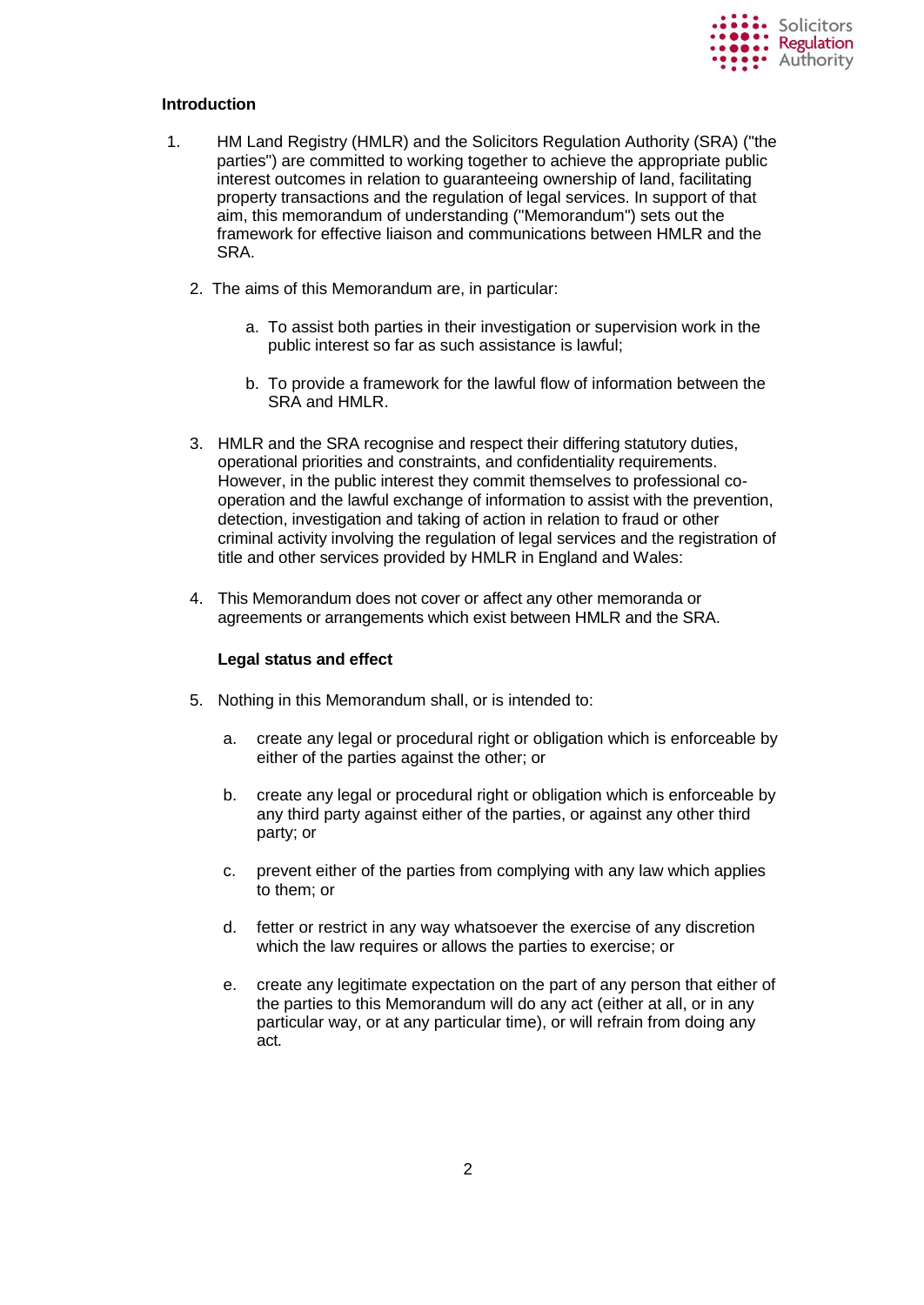

Nevertheless, the parties are genuinely committed to pursuing the aims and purposes of this Memorandum in good faith, and intend to act in accordance with its terms on a voluntary basis.

#### **Roles and responsibilities**

- 6. HMLR, is a non-ministerial government department established as an executive agency of the Lord Chancellor in 1990 and as a trading fund in 1993. The Land Registration Act 2002 ("LRA 2002") and the Land Registration Rules 2003 provide the legislative framework for the services and information provided by the HMLR.
- 7. HMLR is primarily responsible for:
	- a. the maintenance and development of a stable and effective land registration system throughout England and Wales;
	- b. the guarantee of title to registered estates and interests in land for England and Wales and in administering the state indemnity under Schedule 8 of the LRA2002;
	- c. providing ready access to up to date land information relating to registered land;
	- d. consultancy services as defined in section 105 LRA 2002.
- 8. The SRA is the independent regulatory body established by the Law Society for the regulation of legal services by law firms and solicitors in England & Wales. The SRA's powers arise from various statutes and regulations including the Solicitors Act 1974, the Administration of Justice Act 1985, the Courts and Legal Services Act 1990, the Legal Services Act 2007 and the SRA's Handbook:<http://www.sra.orq.uldsolicitors/handbook/welcome.paqe>
- 9. The SRA has statutory and rule-based powers to require the production of documents or information, such as section 44B of the Solicitors Act 1974 and section 93 of the Legal Services Act 2007.
- 10. The SRA may inspect material that is subject to a law firm's client's legal professional privilege (LPP) or confidentiality but may only use such material for its regulatory purposes. The SRA also protects the LPP and confidentiality of clients. LPP material will not be disclosed by the SRA to any other person other than where necessary for its regulatory purposes. Material that is not subject to LPP may be disclosable in the public interest, in the absolute discretion of the SRA, including material comprising communications in furtherance of crime or fraud.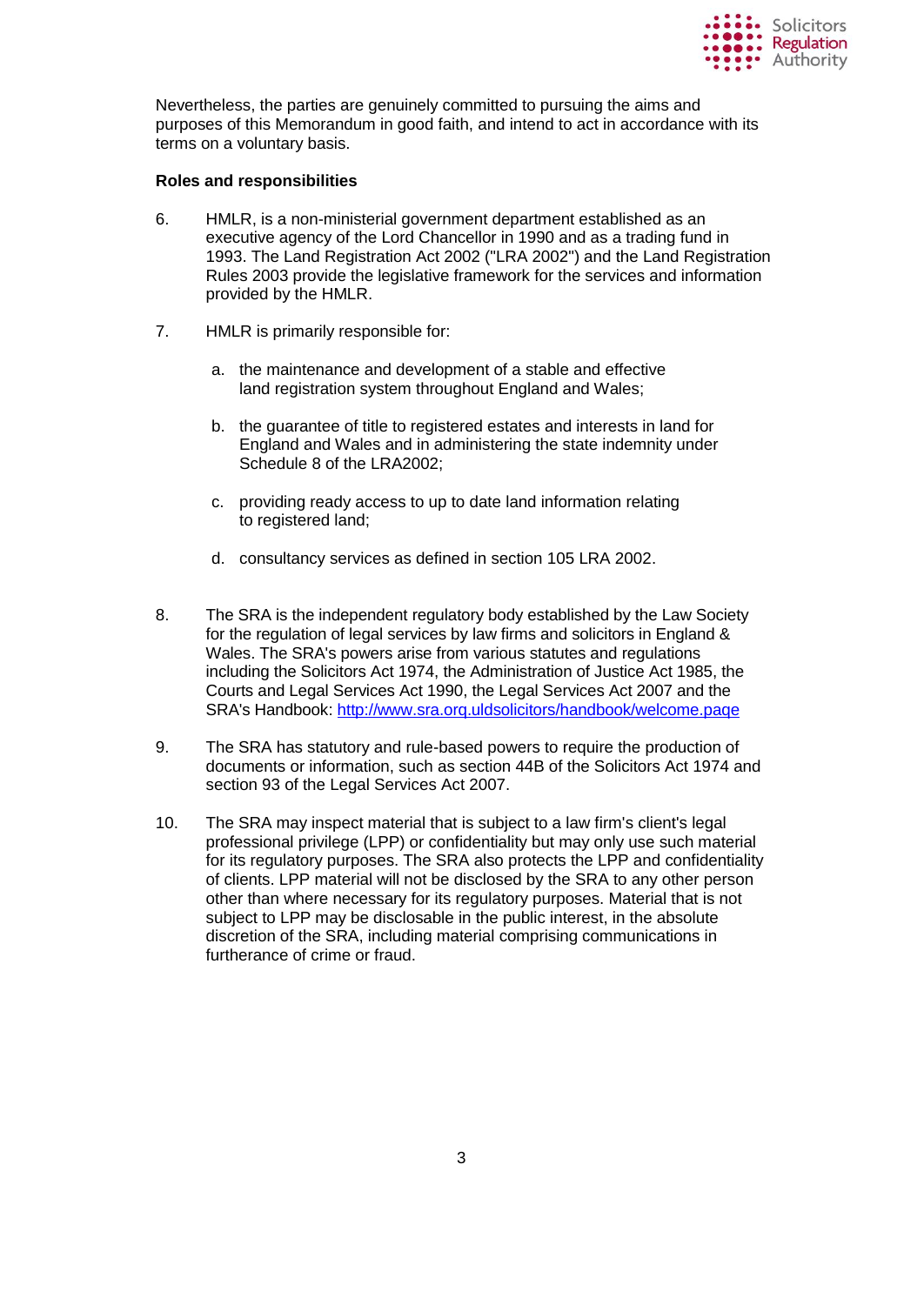

- a. ensure that disclosures to the other party are lawful and to comply at all times with the Data Protection Legislation (as defined in the Schedule), freedom of information requests and Human Rights Act 1998;
- b. store data securely;
- c. ensure that only people who have a genuine business need to see that information will have access to it;
- d. report data losses or wrongful disclosure to the SPOCs as soon as either party becomes aware of any such loss or disclosure;
- e. only hold the data for as long as it is needed for the purpose for which it was shared;
- f. destroy it securely in a manner to make reconstruction unlikely;
- g. Comply with any relevant codes of conduct and certifications;
- h. liaise or co-operate where appropriate to avoid action that prejudices or may prejudice an investigation by another party or person; and

i. provide assurance that they have complied with these principles, upon request.

#### **Data Protection**

- 11. HMLR and SRA are under a duty to comply with data protection principles in relation to data that constitutes personal data within the meaning of the Data Protection Legislation defined in the attached schedule. It is agreed between HMLR and the SRA that all personal and sensitive information will be shared in compliance with the requirements of the Data Protection Legislation, the Human Rights Act 1998 and the common law. It is acknowledged and agreed that there must be no unauthorised access, loss, misuse, modification or disclosure of this information. HMLR will only share this information with another agency when the law allows it to do so and when disclosure will help its investigations or prevent a crime. Any information shared with another agency must not be disclosed further without the consent of the other party.
- 12. The data protection provisions set out in the Schedule are incorporated into this Memorandum.

#### **Freedom of Information Act 2000 (F01) and SRA Transparency Code**

13. If a freedom of information request is received in relation to the other party's information then the receiving party will inform the other party, and invite representations on the potential impact of disclosure. The SRA is not subject to the Freedom of Information Act 2000 but operates its own Transparency Code in spirit of the Act.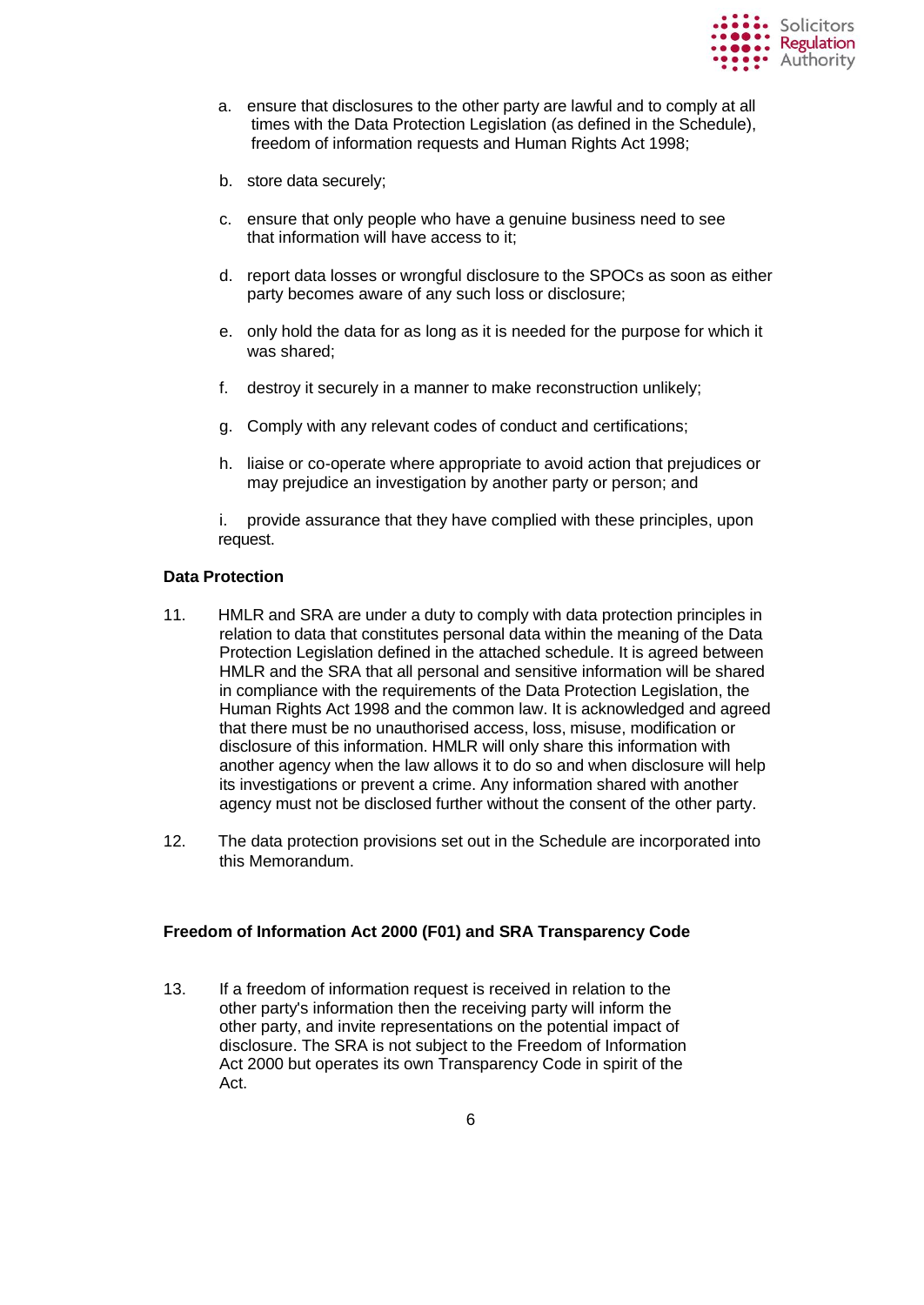

14. HMLR is under a duty to comply with the Freedom of Information Act 2000 and the Environmental Information Regulations 2004. It is acknowledged that HMLR may disclose any information in order to comply with any legislation including the Freedom of Information Act 2000 and Environmental Information Regulations 2004 or order of court without obtaining the SRA's consent. SRA will assist and cooperate with HMLR to enable HMLR to comply with these information disclosure requirements.

#### **Costs/charges**

15. No charges will be made.

#### **Resolving issues**

- 16. Issues and problems that arise between the two parties relating to this Memorandum will be resolved through discussion by the SPOCs, with escalation to more senior managers where necessary.
- 17. The respective representatives will try to resolve any dispute within 14 days of referral. In the event that the dispute is not resolved then the parties will attempt to settle it by a mediator to be agreed by the parties and in default of agreement to be appointed by the Information Commissioner.

#### **Duration and Termination**

- 18. This Memorandum will remain in force until terminated by either party. Either party may terminate this Memorandum on reasonable written notice of not less than 3 months to the other at any time during its duration. On expiry of the notice it will become null and void. The Memorandum will be reviewed every two years or earlier at the written request of either party.
- 19. Any changes to this Memorandum may be agreed between the parties in writing.

#### **Transparency**

20. This Memorandum may be published as the parties separately see fit. If published all signatures will be redacted.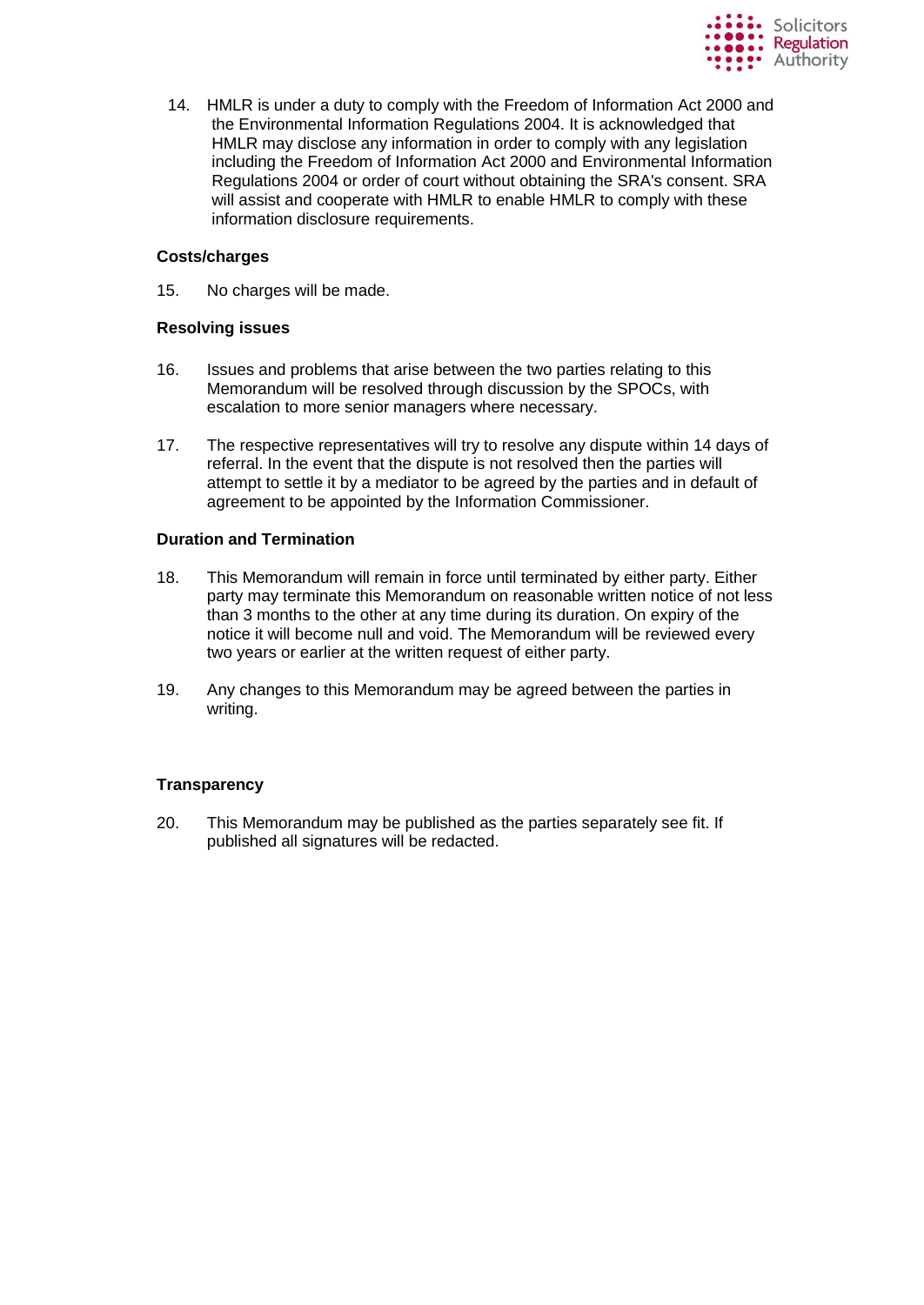

#### **Schedule - Data Protection**

#### **DEFINITIONS**

**Agreed Purposes:** The performance by each party of its obligations under this Memorandum.

**Controller, data controller, data processor, data subject, personal data, processing, supervisory authority** and **appropriate technical and organisational measures:** as set out in the Data Protection Legislation in force at the time.

**Data Protection Legislation:** (i) the Data Protection Act 1998, until the effective date of its repeal (ii) the General Data Protection Regulation *((EU) 2016/679)* **(GDPR),** as saved by the EU Withdrawal Bill and any national implementing laws, regulations and secondary legislation, for so long as the GDPR is effective in the UK, and (iii) any successor legislation to the Data Protection Act 1998 and the GDPR, in particular the Data Protection Bill 2017- 2019, once it becomes law.

**Shared Personal Data:** the personal data to be shared between the parties under clause 11 of this Memorandum.

#### 1.DATA PROTECTION

#### 1.1 **Shared Personal Data**

This Schedule sets out the framework for the sharing of personal data between the parties as data controllers. Each party acknowledges that one party (the Data Discloser) will disclose to the other party (the Data Recipient) Shared Personal Data collected by the Data Discloser for the Agreed Purposes.

1.2 **Effect of non-compliance with Data Protection Legislation.**

Each party shall comply with all the obligations imposed on a controller under the Data Protection Legislation, and any material breach of the Data Protection Legislation by one party shall, if not remedied within 30 days of written notice from the other party, give grounds to the other party to terminate this Memorandum with immediate effect.

#### 1.3 **Particular obligations relating to data sharing**

Each party shall:

(a) process the Shared Personal Data only for the Agreed Purposes;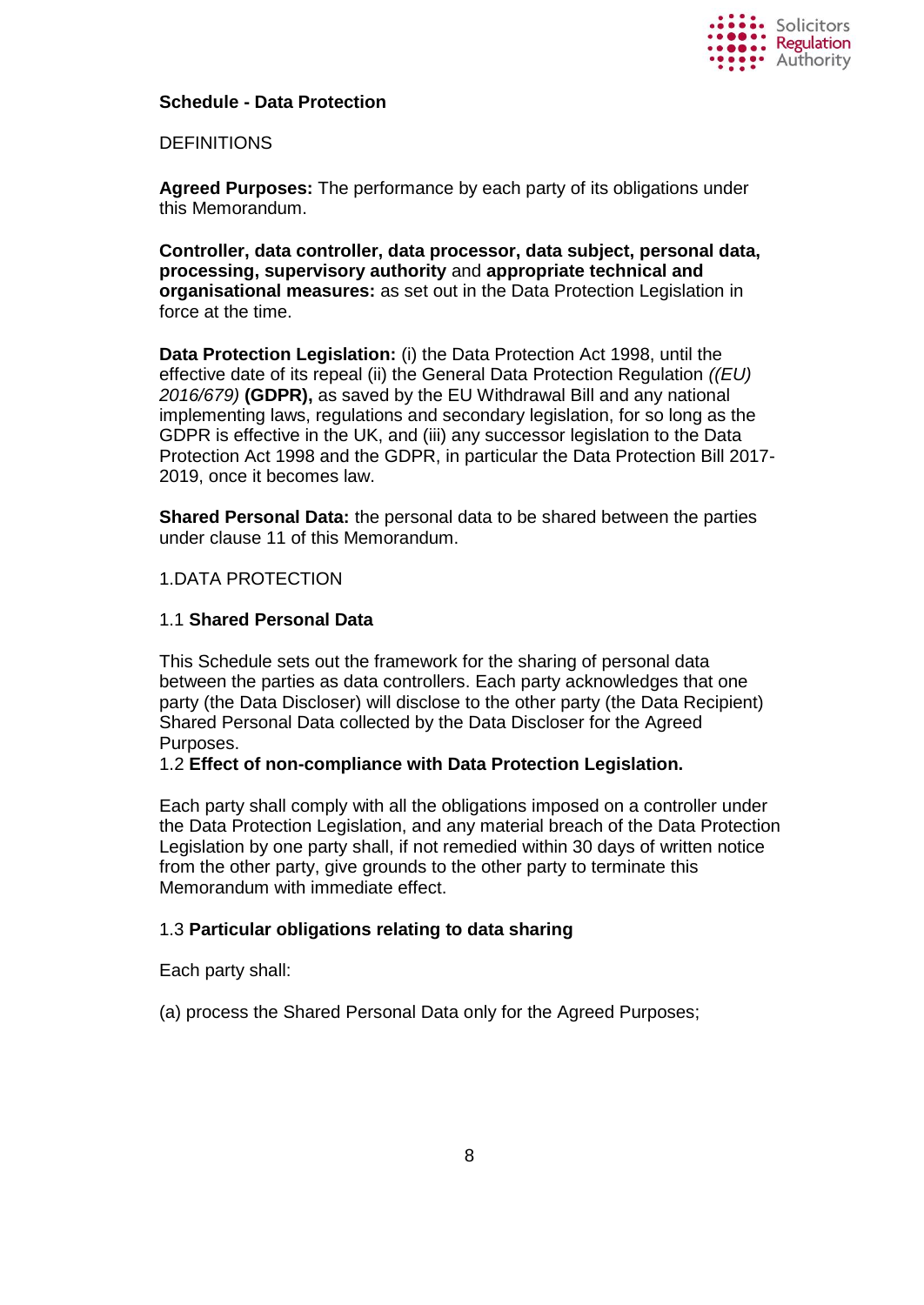

(b) ensure that all personnel who have access to and/or process the personal data are obliged to keep the personal data confidential; (c) ensure that it has in place appropriate technical and organisational measures to protect against unauthorised or unlawful processing of personal data and against accidental loss or destruction of, or damage to, personal data;

(d) not transfer any personal data received from the Data Discloser outside the EEA.

#### 1.4 **Mutual assistance.**

1.4.1 Each party shall assist the other in complying with all applicable requirements of the Data Protection Legislation. In particular, each party shall:

(a) notify the other party without undue delay on becoming aware of a potential or actual personal data breach to enable the parties to consider and agree what action is required in order to resolve the issue in accordance with the Data Protection Legislation; the parties agree to provide such reasonable assistance as is necessary to each other to facilitate the handling of any personal data breach in an expeditious and compliant manner;

(b) notify the other party without undue delay and respond promptly to enquiries and communications from the relevant supervisory authority in relation to the Shared Personal Data;

(c) promptly inform the other party about the receipt of any data subject access request;

(e) not disclose or release any Shared Personal Data in response to a data subject access request without first consulting the other party wherever possible;

(f) assist the other party in responding to any request from a data subject and in ensuring compliance with its obligations under the Data Protection Legislation with respect to security, breach notifications, impact assessments and communications from supervisory authorities or regulators;

(g) notify the other party without undue delay on becoming aware of any breach of the Data Protection Legislation;

(h) at the written direction of the Data Discloser, delete or return Shared Personal Data and copies thereof to the Data Discloser on termination of this Memorandum unless required by law to store the personal data; (i) use compatible technology for the processing of Shared Personal Data to ensure that there is no lack of accuracy resulting from personal data transfers; (j) maintain complete and accurate records and information to demonstrate its compliance with this Schedule and

(k) provide the other party with contact details of a point of contact for issues arising out of the Data Protection Legislation, including the procedures to be followed in the event of a data security breach.

1.4.2 In the event of a dispute or claim brought by a data subject or the relevant supervisory authority concerning the processing of Shared Personal Data against either or both parties, the parties will inform each other about